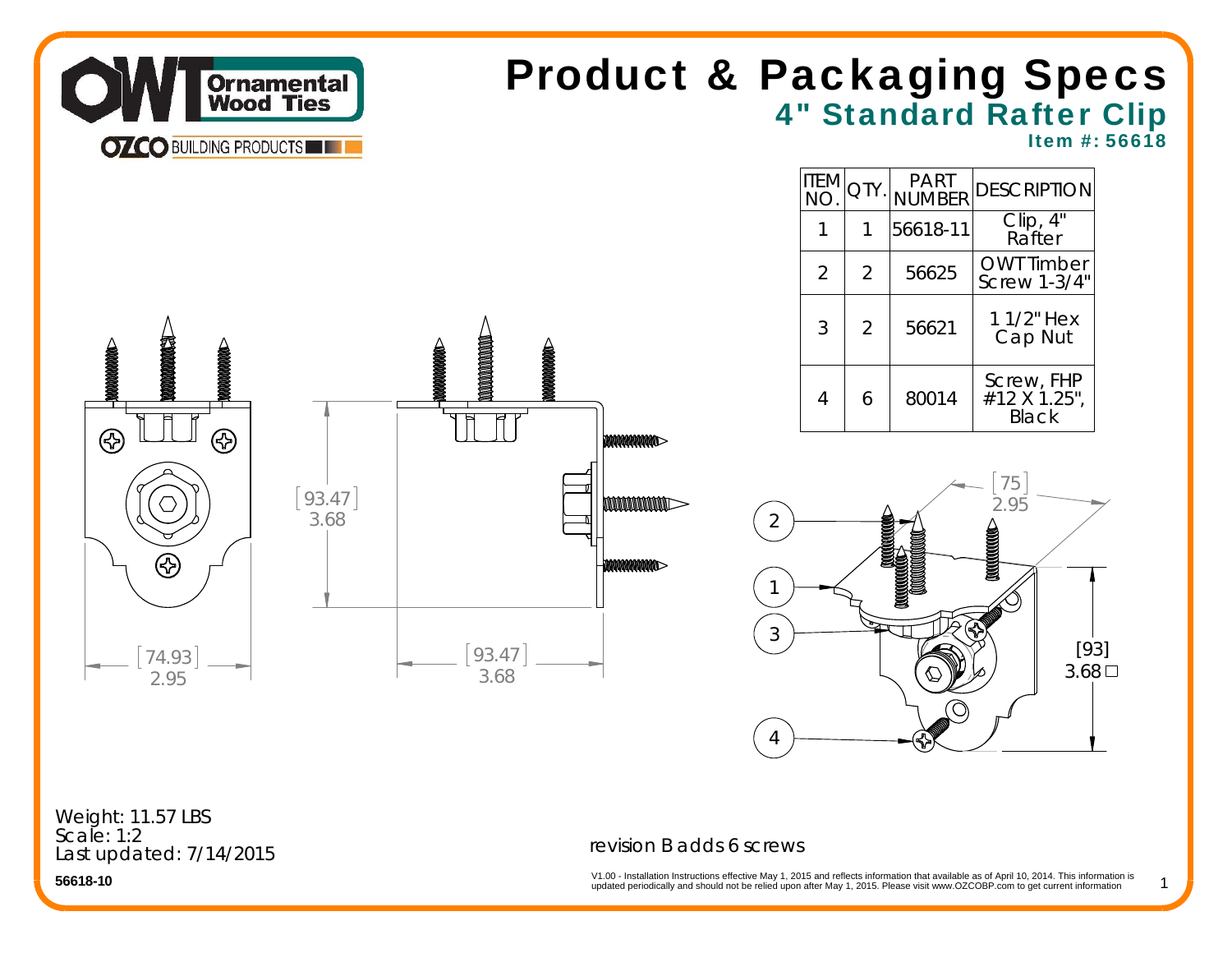

## 4" Standard Rafter Clip Product & Packaging Specs

Item #: 56618







Weight: 11.57 LBS Scale: 1:2Last updated: 7/14/2015

**56618-10**

### revision B adds 6 screws

V1.00 - Installation Instructions effective May 1, 2015 and reflects information that available as of April 10, 2014. This information is<br>updated periodically and should not be relied upon after May 1, 2015. Please visit w 2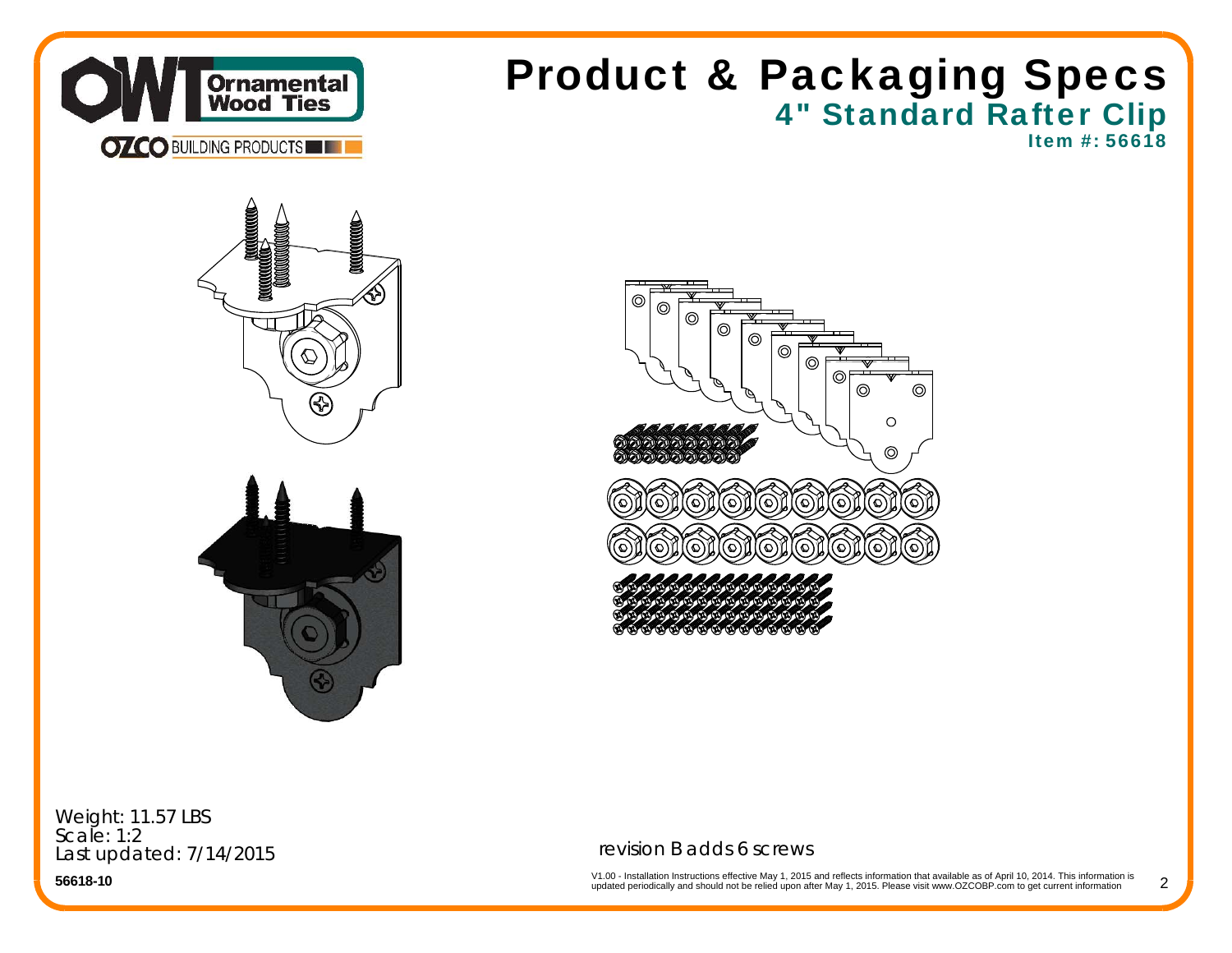

Scale: 1:5Last updated: 7/14/2015

> V1.00 - Installation Instructions effective May 1, 2015 and reflects information that available as of April 10, 2014. This information is updated periodically and should not be relied upon after May 1, 2015. Please visit www.OZCOBP.com to get current information

3

**56618-10**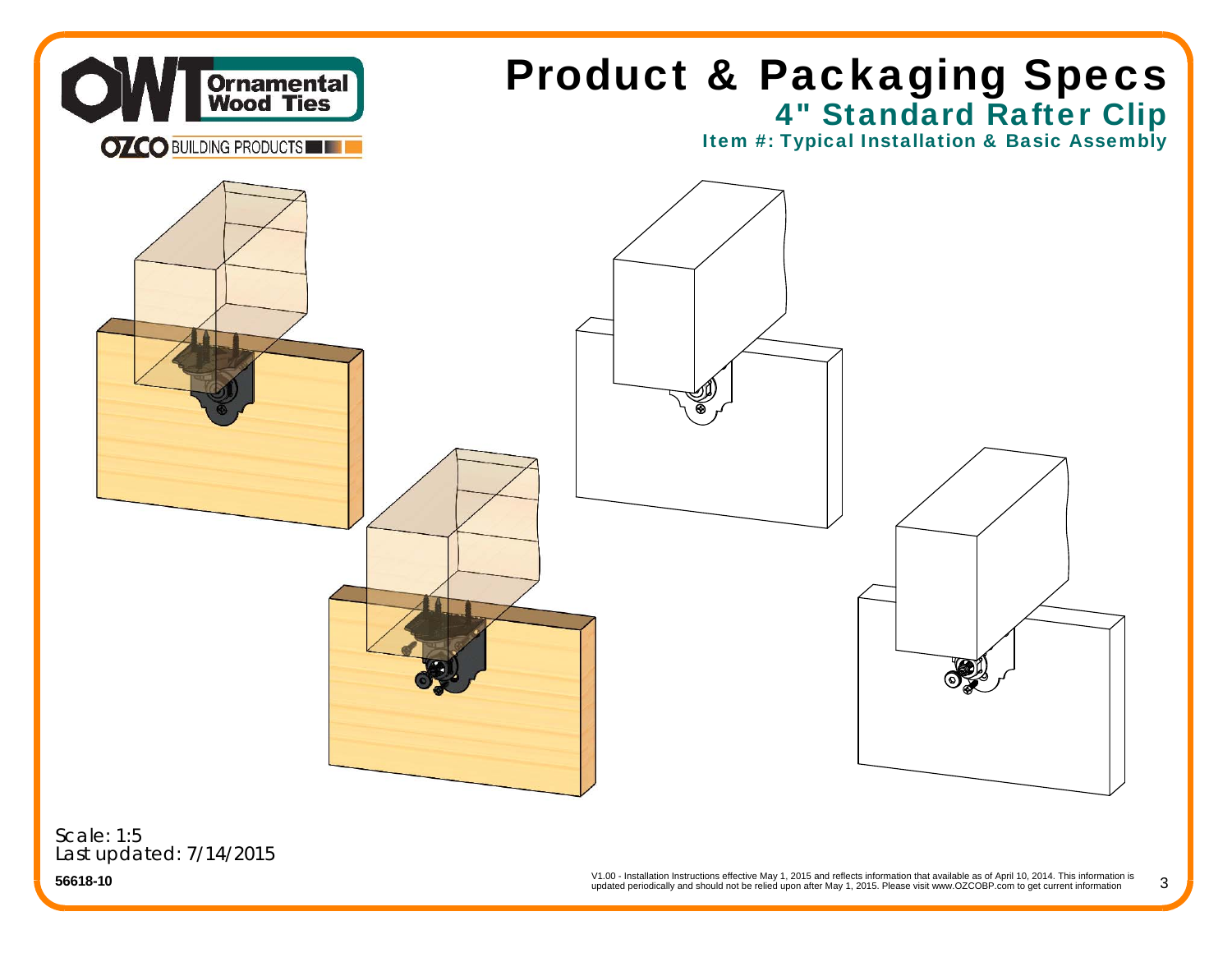

**56618-10**

V1.00 - Installation Instructions effective May 1, 2015 and reflects information that available as of April 10, 2014. This information is updated periodically and should not be relied upon after May 1, 2015. Please visit www.OZCOBP.com to get current information 8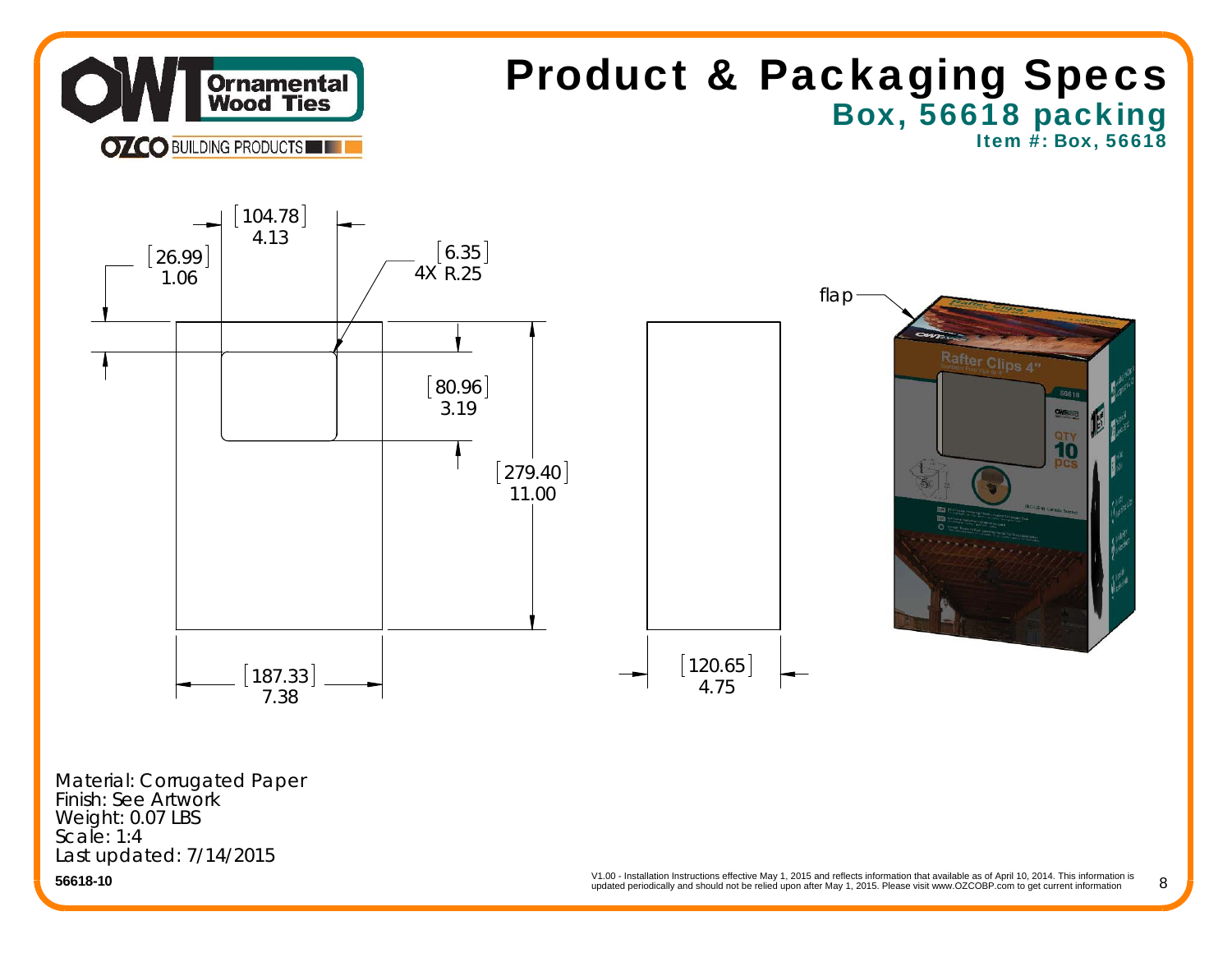

# 56618 Packing Product & Packaging Specs

Item #: Box packing

|                          | 6                                | <b>ITEM</b> QTY. |    | PART<br>NUMBER   | <b>DESCRIPTION</b>                         |
|--------------------------|----------------------------------|------------------|----|------------------|--------------------------------------------|
| Rafter Clips 4"<br>56618 | 5                                | $\overline{1}$   |    | Box,<br>56618    | Box, 56618<br>packing                      |
| OWTER<br>$\frac{97}{10}$ |                                  | $\overline{2}$   | 10 | 56618-11         | Clip, 4"<br>Rafter                         |
| (RC-LS-4) Limited Sunset |                                  | 3                | 20 | 56625            | <b>OWT Timber</b><br><b>Screw 1-3/4"</b>   |
|                          |                                  | $\overline{4}$   |    | Insert,<br>56618 | Insert, 56618                              |
|                          | $\overline{4}$<br>$\overline{2}$ | 5                |    | Insert,<br>56618 | Insert, 56618                              |
|                          | ممهمهمهمهمهمه                    | 6                | 20 | 56621            | 1 1/2" Hex<br>Cap Nut                      |
|                          | $\mathfrak{Z}$                   | $\overline{7}$   | 60 | 80014            | Screw, FHP<br>#12 X 1.25",<br><b>Black</b> |

revision B adds 6 screws

Weight: 7.64 LBS Scale: 1:4Last updated: 7/14/2015

**56618-10**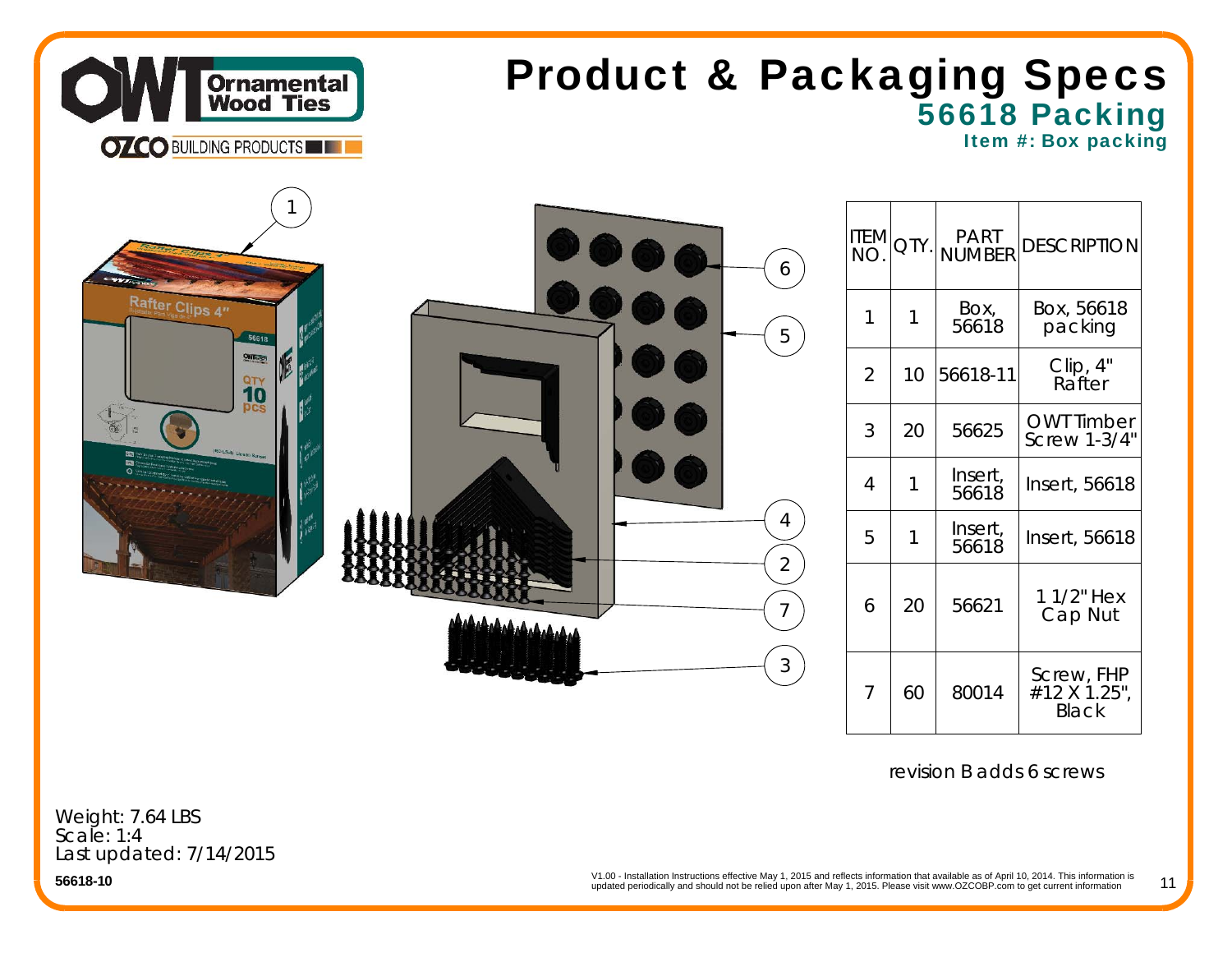

12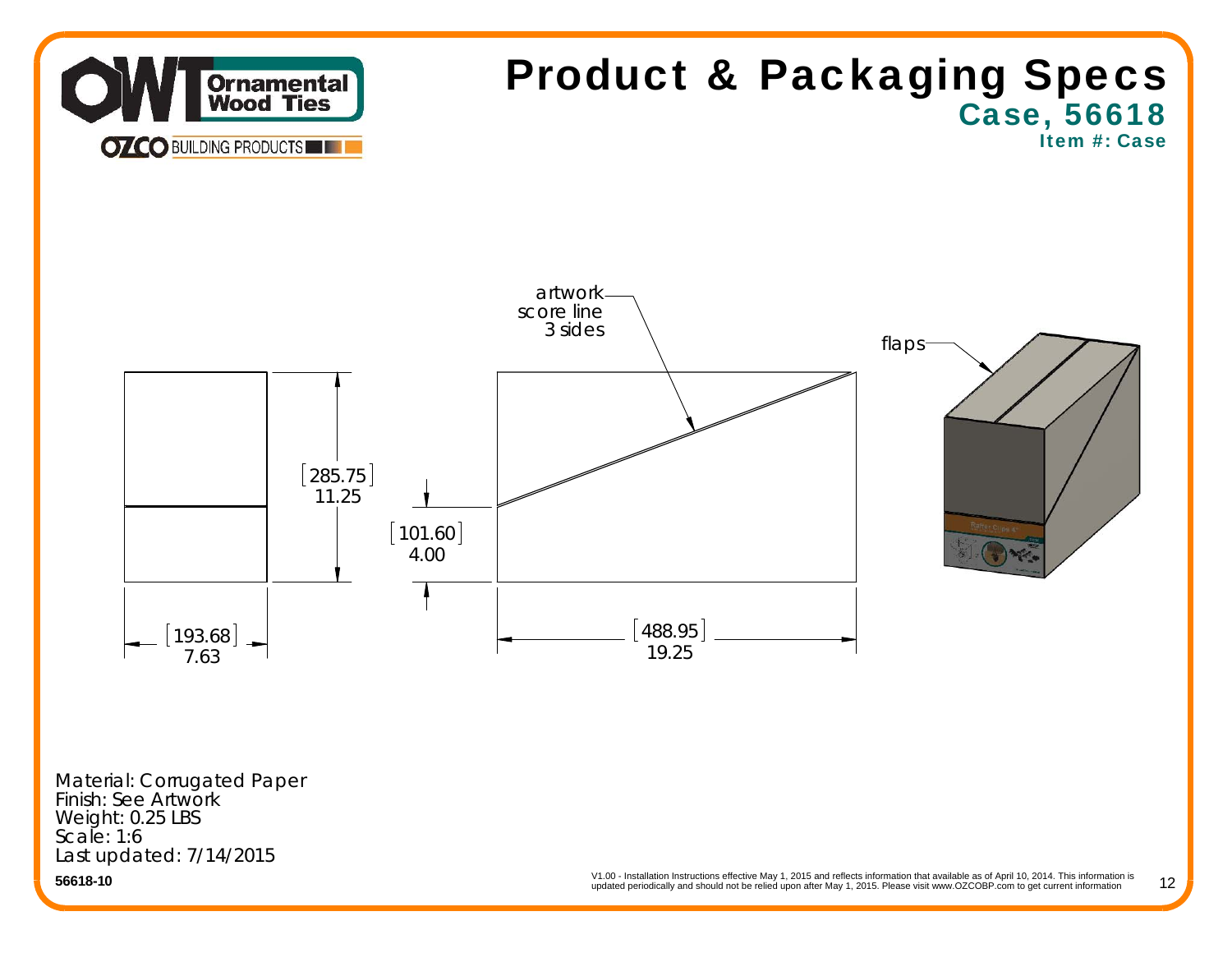

Last updated: 7/14/2015